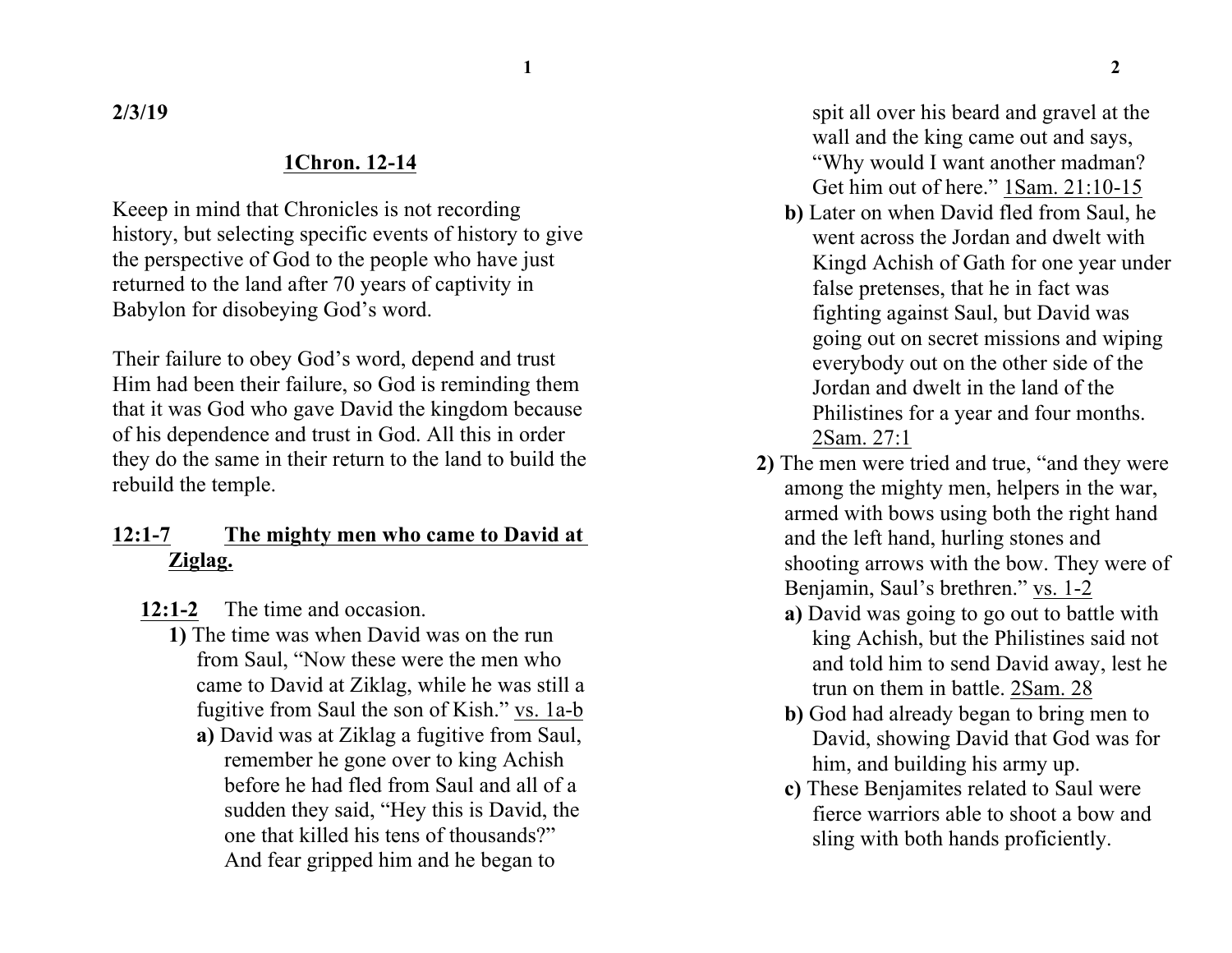**12:3-7** The names of the mighty men.

- **1)** There are Twenty-three name, "The chief *was* Ahiezer, then Joash, the sons of Shemaah the Gibeathite; Jeziel and Pelet the sons of Azmaveth; Berachah, and Jehu the Anathothite; Ishmaiah the Gibeonite, a mighty man among the thirty, and over the thirty; Jeremiah, Jahaziel, Johanan, and Jozabad the Gederathite; Eluzai, Jerimoth, Bealiah, Shemariah, and Shephatiah the Haruphite; Elkanah, Jisshiah, Azarel, Joezer, and Jashobeam, the Korahites; and Joelah and Zebadiah the sons of Jeroham of Gedor." vs. 3-7
- **2)** Those in disress, debt, discontent 1Sam. 22:2; 23:13; 1Chron. 11:11-47

**12:8-15** The men from Gad.

- **1)** The seasoned warriors, "Some Gadites joined David in the stronghold in the wilderness, mighty men of valor and men trained for battle, who could handle shield and spear, whose faces were like the faces of lions, and were as swift as gazelles on the mountains." vs. 8
	- **a)** The stronghold in the wilderness was the cave of Abullam. 1Sam. 22:1
	- **b)** Mighty men of valor trained for battle competent with shield and spear.
	- **c)** Their faces were fierce as lion and light footed and fast as Gazelles.
- **2)** The list of eleven of the men, "Ezer the first, Obadiah the second, Eliab the third, Mishmannah the fourth, Jeremiah the fifth, Attai the sixth, Eliel the seventh, Johanan the eighth, Elzabad the ninth, Jeremiah the tenth, and Machbanai the eleventh. These *were* from the sons of Gad, captains of the army; the least was over a hundred, and the greatest was over a thousand." vs. 9-14
	- **a)** These guys were warriors of first class. It's interesting when God raises men up, He gives the best. And so often we as believer's we always think of giving God second best, but God always gets the best.
	- **b)** God gets top quality to do His work. And sometimes we try to second rate God, and you know, poor God, He needs some help, let's help Him. And so everything we do is second class, instead of first class.
- **3)** The courageous character of fierce warriors, "These *are* the ones who crossed the Jordan in the first month, when it had overflowed all its banks; and they put to flight all *those* in the valleys, to the east and to the west." vs. 15
	- **a)** The month of April.
	- **b)** God parted the wters of the Jordan in flood season to enter the land. Josh. 3:15; 4:18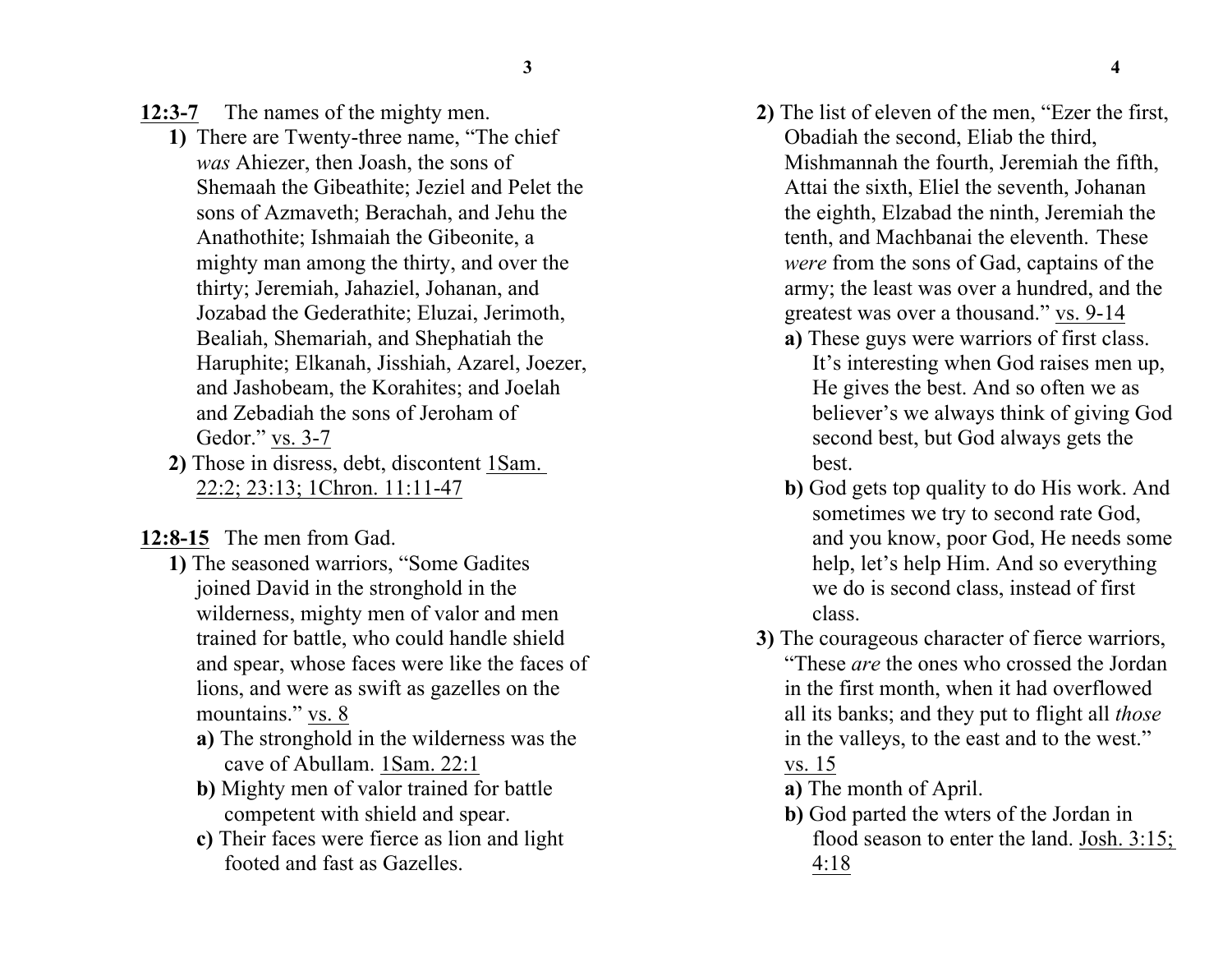**12:16-18** The men from Benjamin and Judah.

- **1)** Their alligiance to David, "Then some of the sons of Benjamin and Judah came to David at the stronghold." vs. 16
	- \* Again the stonghold, the cave of Abullum.
- **2)** The warning of David to the men of Benjamin, "And David went out to meet them, and answered and said to them, "If you have come peaceably to me to help me, my heart will be united with you; but if to betray me to my enemies, since *there is* no wrong in my hands, may the God of our fathers look and bring judgment." vs. 17 **\*** David had to be certain of their loyalty!
- **3)** The affirmation of the men's loyalty, "Then the Spirit came upon Amasai, chief of the captains, *and he said: "We are* yours, O David; We *are* on your side, O son of Jesse! Peace, peace to you, And peace to your helpers! For your God helps you." So David received them, and made them captains of the troop." vs. 18
	- **a)** David is sort of hesitant because some of these men are Benjamites of the tribe and the family of Saul.
	- **b)** God was beginning to deal with the heart of those men. to reveal that God's hand was truly upon David.
	- **c)** So David received them and made them captains of the troop.

**12:19-22** The men from Manasseh.

- **1)** The occasion, "And *some* from Manasseh defected to David when he was going with the Philistines to battle against Saul; but they did not help them, for the lords of the Philistines sent him away by agreement, saying, "He may defect to his master Saul *and endanger* our heads." vs. 19
	- **a)** Remember this was when David was over with king Achish of Gath, and they were going to go out against Saul to kill him.
	- **b)** And all of a sudden David was also in the lineup and then the kings looked over and said, "Hey what's he doing here?" And he says, "Oh he's been loyal to me and everything," and he says, "No get him out of here." God deliverd David. 1Sam. 29:1-11
- **2)** The names of the men, "When he went to Ziklag, those of Manasseh who defected to him were Adnah, Jozabad, Jediael, Michael, Jozabad, Elihu, and Zillethai, captains of the thousands who *were* from Manasseh." vs. 20
	- a) When David went back to Ziklag, the Amelakites had raided the city and had taken everybody captive the women and children and the men almost stoned David. 1Sam. 30:1-25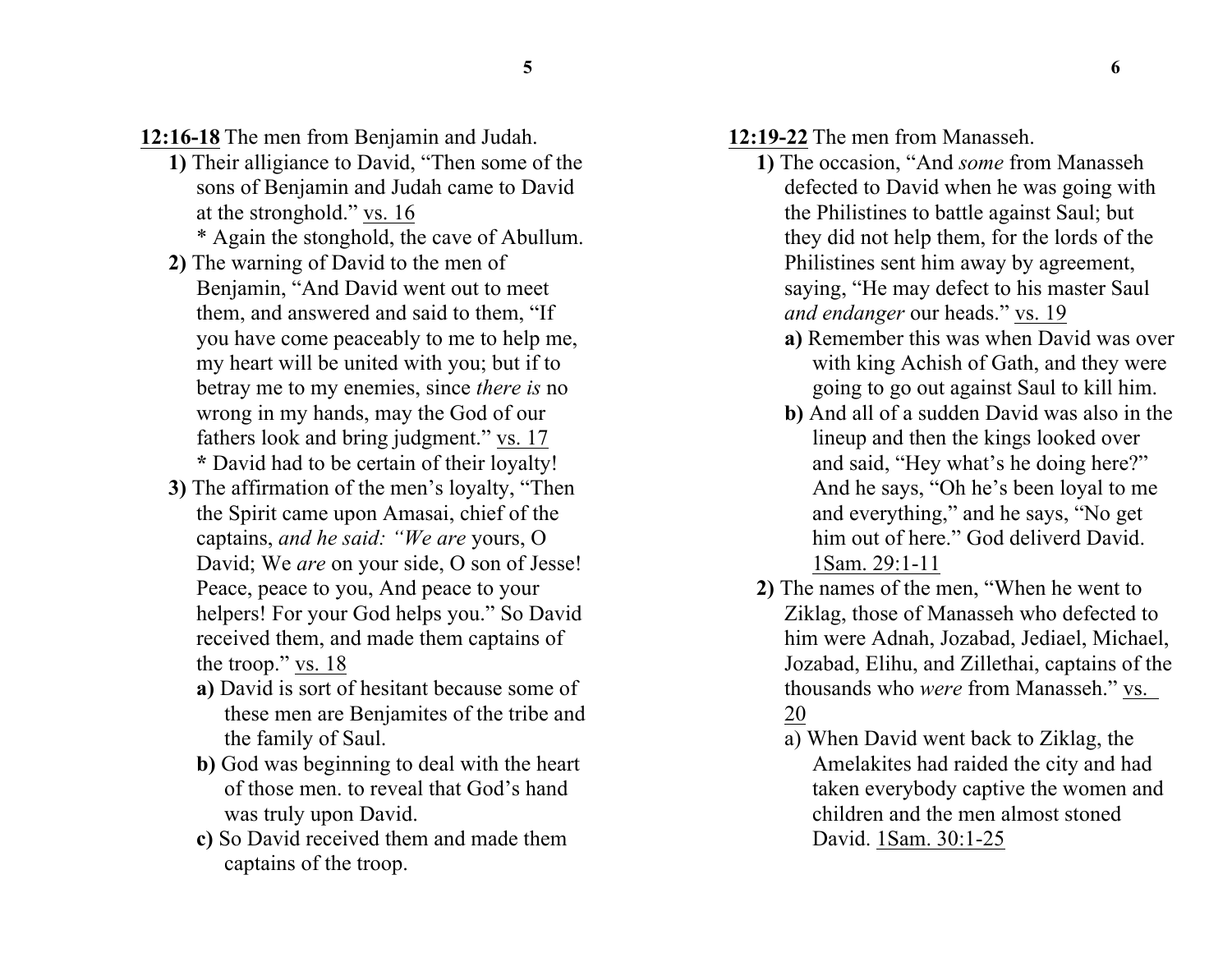- **a)** David was greatly distressed and enquired of God, if he should pursued and he recovered the people and the spoil.
- **3)** The tremendous help of these men in the recovery of the people and spoil taken from Ziklag, "And they helped David against the bands *of raiders*, for they *were* all mighty men of valor, and they were captains in the army." vs. 21
- **4)** The growth of David's army, "For at *that* time they came to David day by day to help him, until *it was* a great army, like the army of God." vs. 22

**12:23-40** The warriors gathered at Hebron.

- **1)** In verse 23-37 we get David's army at Hebron, remember he reigned at Hebron for seven and a half years, then in Jerusalem for thirty-three years.
- **2)** The war ready men that came to David, "Now these *were* the numbers of the divisions *that were* equipped for war, *and* came to David at Hebron to turn *over* the kingdom of Saul to him, according to the word of the LORD: of the sons of Judah bearing shield and spear, six thousand eight hundred armed for war; of the sons of Simeon, mighty men of valor fit for war, seven thousand one hundred; of the sons of Levi four thousand six hundred; Jehoiada, the leader of the Aaronites, and with him

three thousand seven hundred; Zadok, a young man, a valiant warrior, and from his father's house twenty-two captains; of the sons of Benjamin, relatives of Saul, three thousand (until then the greatest part of them had remained loyal to the house of Saul); of the sons of Ephraim twenty thousand eight hundred, mighty men of valor, famous men throughout their father's house; of the halftribe of Manasseh eighteen thousand, who were designated by name to come and make David king; of the sons of Issachar who had understanding of the times, to know what Israel ought to do, their chiefs were two hundred; and all their brethren were at their command; of Zebulun there were fifty thousand who went out to battle, expert in war with all weapons of war, stouthearted men who could keep ranks; of Naphtali one thousand captains, and with them thirtyseven thousand with shield and spear; of the Danites who could keep battle formation, twenty-eight thousand six hundred; of Asher, those who could go out to war, able to keep battle formation, forty thousand; of the Reubenites and the Gadites and the halftribe of Manasseh, from the other side of the Jordan, one hundred and twenty thousand armed for battle with every *kind* of weapon of war." vs. 23-37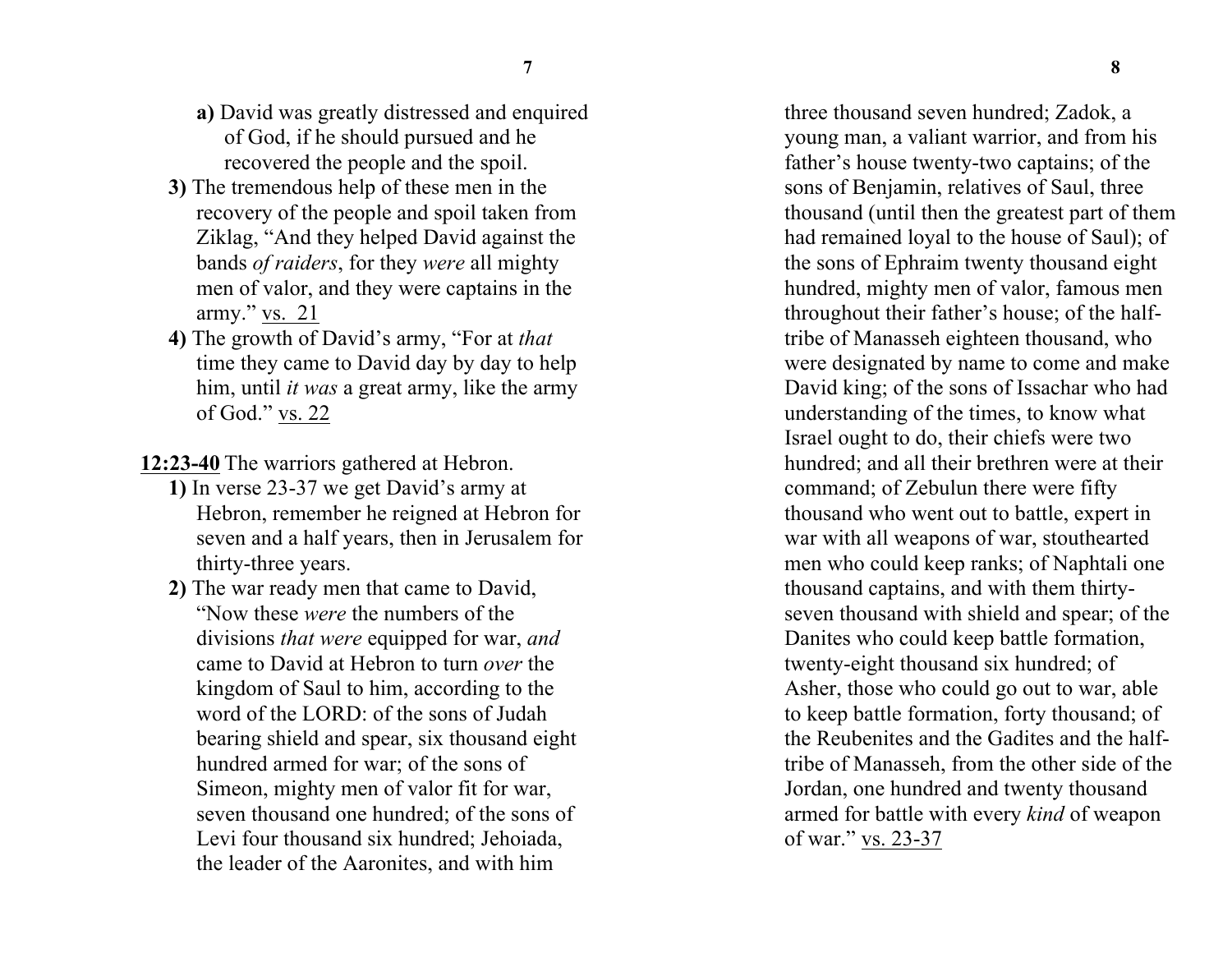- **3)** The unity and dedication of the men to David. vs. 38-40
	- **a)** The unity of the men, "All these men of war, who could keep ranks, came to Hebron with a loyal heart, to make David king over all Israel; and all the rest of Israel *were* of one mind to make David king." vs. 38
	- **b)** The celebration of the men, "And they were there with David three days, eating and drinking, for their brethren had prepared for them." vs. 39
	- **c)** The provision supplied by the men, "Moreover those who were near to them, from as far away as Issachar and Zebulun and Naphtali, were bringing food on donkeys and camels, on mules and oxen- -provisions of flour and cakes of figs and cakes of raisins, wine and oil and oxen and sheep abundantly, for *there was* joy in Israel." vs. 40
		- **1))** One of the most important things within the body of Jesus Christ is for the body be of one mind. It doesn't mean that we're going to agree on everything, but that we are one mind and a one heart in terms of our vision, our direction, and what we are doing.
		- **2))** Our vision is very simple here at Calvary Chapel Pasadena, it's to reach sinner. To reach those outside

the church through the preaching of the gospel from the pulpit, and through the lives of those who come here. Secondly, to equip and perfect the saints, to do the work of ministry, and that they be not tossed to and fro with every wind of doctrine. Thirdly, to stay active in missions, in prayer, that is our vision.

- **3))** Very simple, we see this pattern in the early church, we can see God blessed it. We try to keep things here as simple as possible. So that we're not tied up with all kinds of administration, all kinds of things that really are not important. We try to give priority to ministry and to people.
- **4))** So that regardless of what God does through the years we don't sidetracked with organization with different things, that before you know it, you don't have time for the real priority things. And yet, it doesn't mean that we are unorganized, there is order, there is organization, but we keep it as simple as possible. So we can be open to the work of the Spirit, and dependent upon God, and just kind of be flexible to change with God's direction and not being so set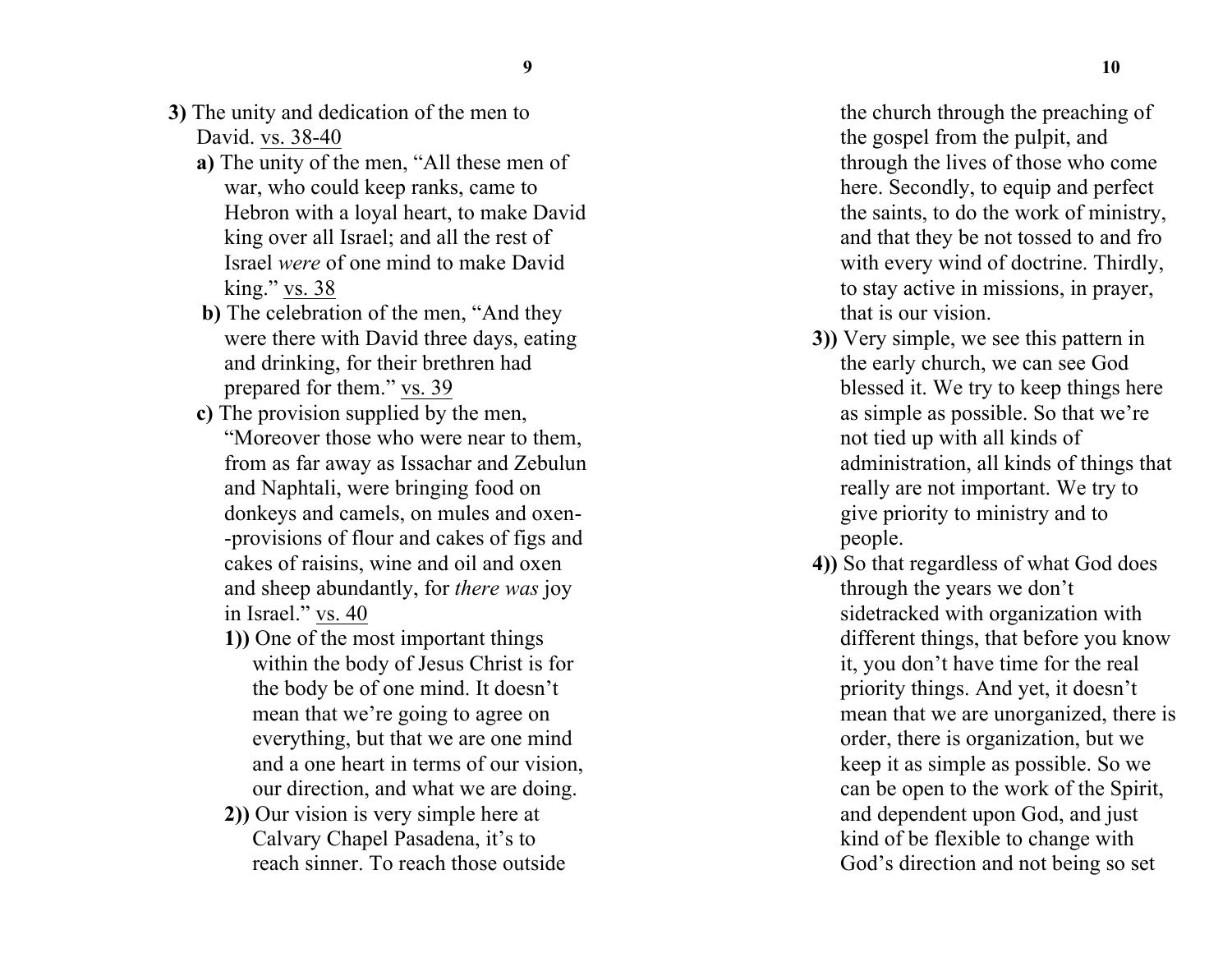that we become deaf to the voice of God and to the Spirit of God.

## **13:1-17:27 The bringing of the ark to Jerusalem.**

- **13:1-14** The first attempt was done in the wrong way.
- **13:1-3** The actions of David were his own without seeking the Lord or the priests.
	- **1)** The mistake of David, "Then David consulted with the captains of thousands and hundreds, *and* with every leader. And David said to all the assembly of Israel, "If *it seems* good to you, and if it is of the LORD our God, let us send out to our brethren everywhere *who are* left in all the land of Israel, and with them to the priests and Levites *who are* in their cities *and* their common-lands, that they may gather together to us; "and let us bring the ark of our God back to us, for we have not inquired at it since the days of Saul." vs. 1-3
	- **2)** The ark had been taken from Shiloh by the sons of Eli who were both killed and ark was taken in the battle by the Philistines, the news reached Eli as he was sitting on his chair and being overwieght he fell off braking his neck. One of his sons wives was having a child, she died giving childbirth.
- **3)** The Philistines had the ark for seven months, God plagued them, nobody wanted it. They made a pagan offering, put it on a cart and sent it back. It stayed at Kirjath Jearim for twenty years with Abinadab and his son Eliezar was sanctified to care until David sought it out, then the house of Obed-Edom. 2Sam. 5-6
- **4)** The taberncle was transferred to Nob in the times of Saul. 1Sam. 21:1-6
- **13:4-8** The people and David had a good desire, but they were doing it in a wrong way,
	- **1)** The mistake of the people, "Then all the assembly said that they would so, for the thing was right in the eyes of all the people. So David gathered all Israel together, from Shihor in Egypt to as far as the entrance of Hamath, to bring the ark of God from Kirjath Jearim. And David and all Israel went up to Baalah, to Kirjath Jearim, which belonged to Judah, to bring up from there the ark of God the LORD, who dwells *between* the cherubim, where *His* name is proclaimed." vs. 4-6
		- **a)** The name Baalah is another name for Kirjath Jearin.
		- **b)** The warning is clear, "who dwells between trhe cherubim, where His name is proclaimed."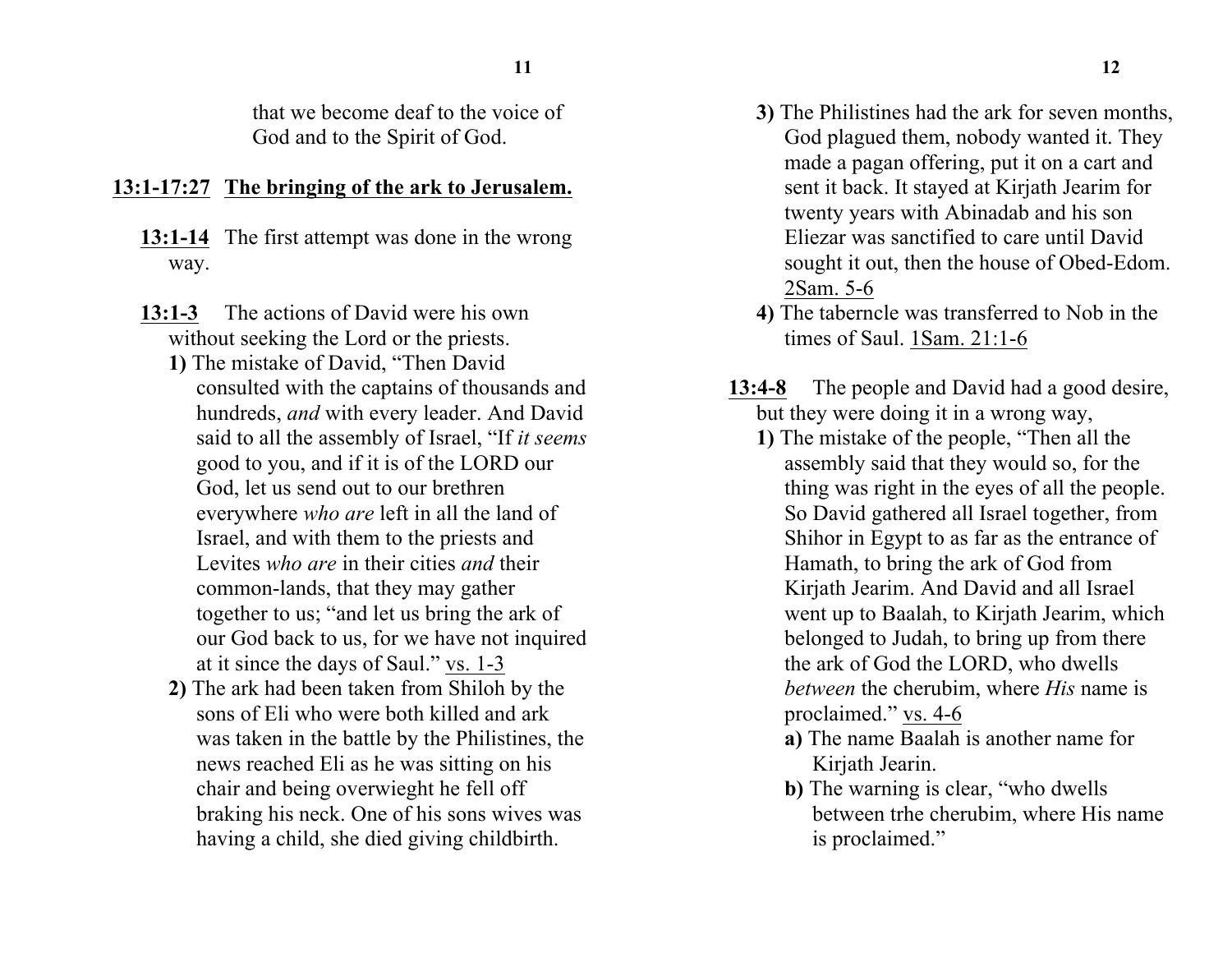- **2)** They arrived at the location and celebration, "So they carried the ark of God on a new cart from the house of Abinadab, and Uzza and Ahio drove the cart. Then David and all Israel played *music* before God with all *their* might, with singing, on harps, on stringed instruments, on tambourines, on cymbals, and with trumpets." vs. 7-8
	- **a)** First mistake David did, he imitated the Philistines. What did he do? He took the ark and carried it on a new cart.
	- **b)** The book Numbers tells us how the ark was to be carried by the Levites on polls on their shoulders. What are you doing David? Now David's intention was good and right. But the manner by which he attempted to fulfill it was wrong. Ex. 25:13-15; Nun. 4:1:15
		- **1))** I think God wants us to be contemporary, I think that God wants us to use wisdom and I think God wants us to be flexible. But we have to be careful that we're not doing things just to imitate the world. Or to be like the world. To attract people to the church!
		- **2))** Now through the late 60's, early 70's God used concerts, rock concerts to reach many, thousands of individuals were teenagers. The traditional church said, that could not be of God. But

God didn't seem to know that, He used it anyway.

- **3))** But God forbid that we should do certain things just to imitate the world to attract people. Here David was imitating the worldly ways. He was letting the world set the agenda, instead of letting God set the agenda.
- **4))** Often our intent, our motives are right, but we end up doing it the wrong way. And we blow it. And though we're pure of heart and intent, God cannot honor because we're doing it the wrong way. And that's why it's important that you and I be grounded in the word of God, so that whatever we do, we know that we're doing all according to scripture. Because my motive may be right, but if the way I do it is not according to scripture, God cannot and will not honor it. David should have known better
- **13:9-12** The disapproval of God.
	- **1)** The shocking event, "And when they came to Chidon's threshing floor, Uzza put out his hand to hold the ark, for the oxen stumbled. Then the anger of the LORD was aroused against Uzza, and He struck him because he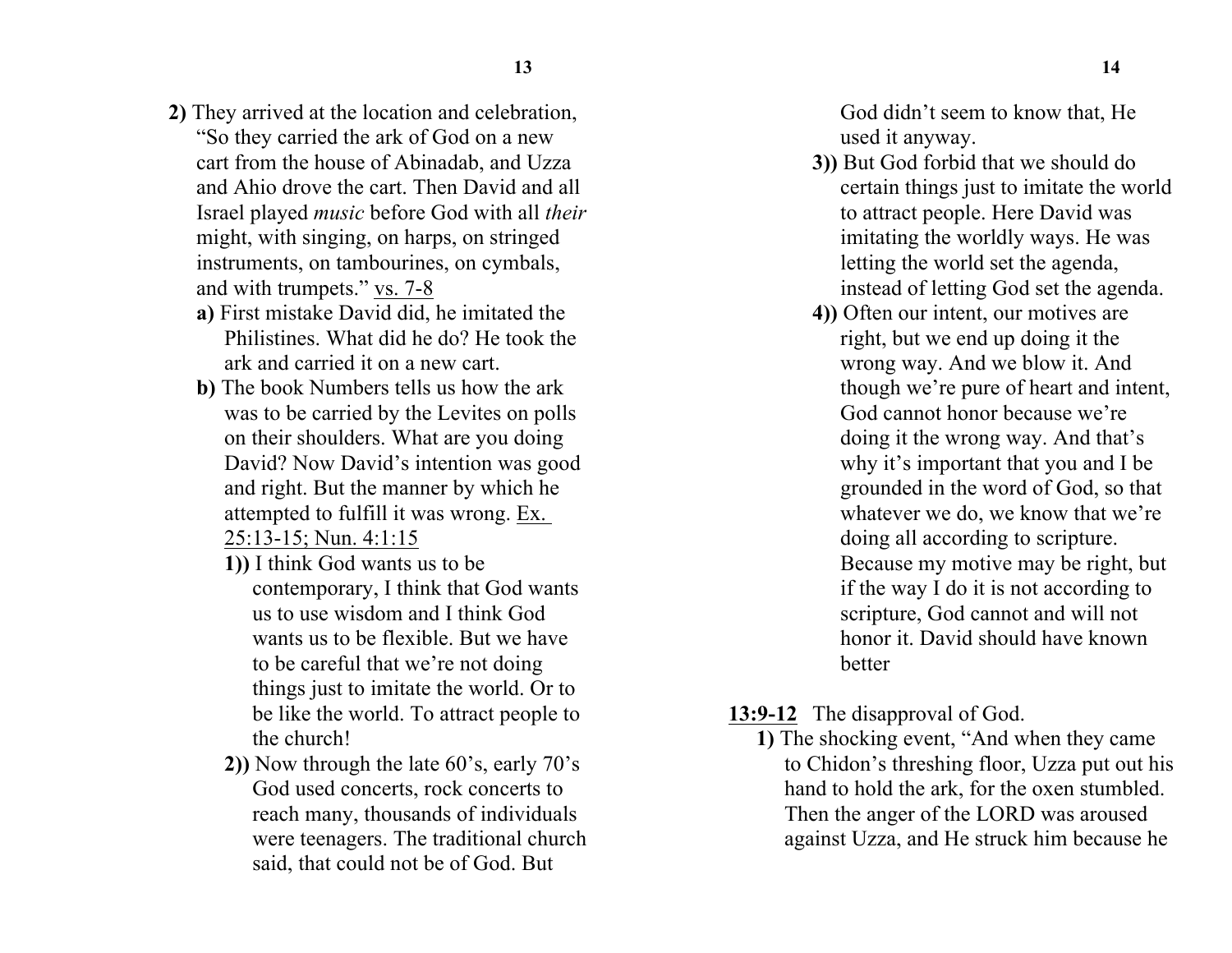put his hand to the ark; and he died there before God." vs. 9-10

- **a)** Uzza was not a Kohathite and had no right to touch the ark.
- **b)** This was the consequences to not fearing a Holy God.
- **2)** The sinful response of David, "And David became angry because of the LORD'S outbreak against Uzza; therefore that place is called Perez Uzza to this day. David was afraid of God that day, saying, "How can I bring the ark of God to me?" vs. 11-12
	- **a)** David was wrong to angry with God, he had violated the proper procedure to transport the ark.
	- **b)** David had the wrong prople carring the ark.
- **13:13-14** The wise descision of David after the death of Uzza.
	- **1)** David left the ark, "So David would not move the ark with him into the City of David, but took it aside into the house of Obed-Edom the Gittite." vs. 13
		- \* David had to reflect on what they had done wrong!
	- **2)** God blessed Obed-Edom, "The ark of God remained with the family of Obed-Edom in his house three months. And the LORD blessed the house of Obed-Edom and all that he had." vs. 14
- **a)** David could not understand, he just wanted to bring the ark to Jerusalem and Uzza was only trying to stop it from falling, but it wasn't God's fault, it was David's fault.
- **b)** How often we do things not according to what God's word says, and then we get in trouble and we have consequences and we say, "God what are you doing?" And it's our own fault because we have deviated from the revealed word of God. We have the choice to choose, but we do not have the choice to escape the consequences. And we must learn from David's mistakes. We must learn from the men and women of the Bible lest we come to the very same place.
- **c)** Sometimes we do that, we act and then we get in trouble, we say, "Oh! Why did you allow this Lord?" We are to look in the word before we act not backwards.

## **14:1-17 The details about the reign of David.**

- **14:1-2** The blessing of Hiram on David.
	- **1)** The king of Tyre rejoiced over the kingship of David and help him in the construction at Jerusalem, "Now Hiram king of Tyre sent messengers to David, and cedar trees, with masons and carpenters, to build him a house." vs. 1a-b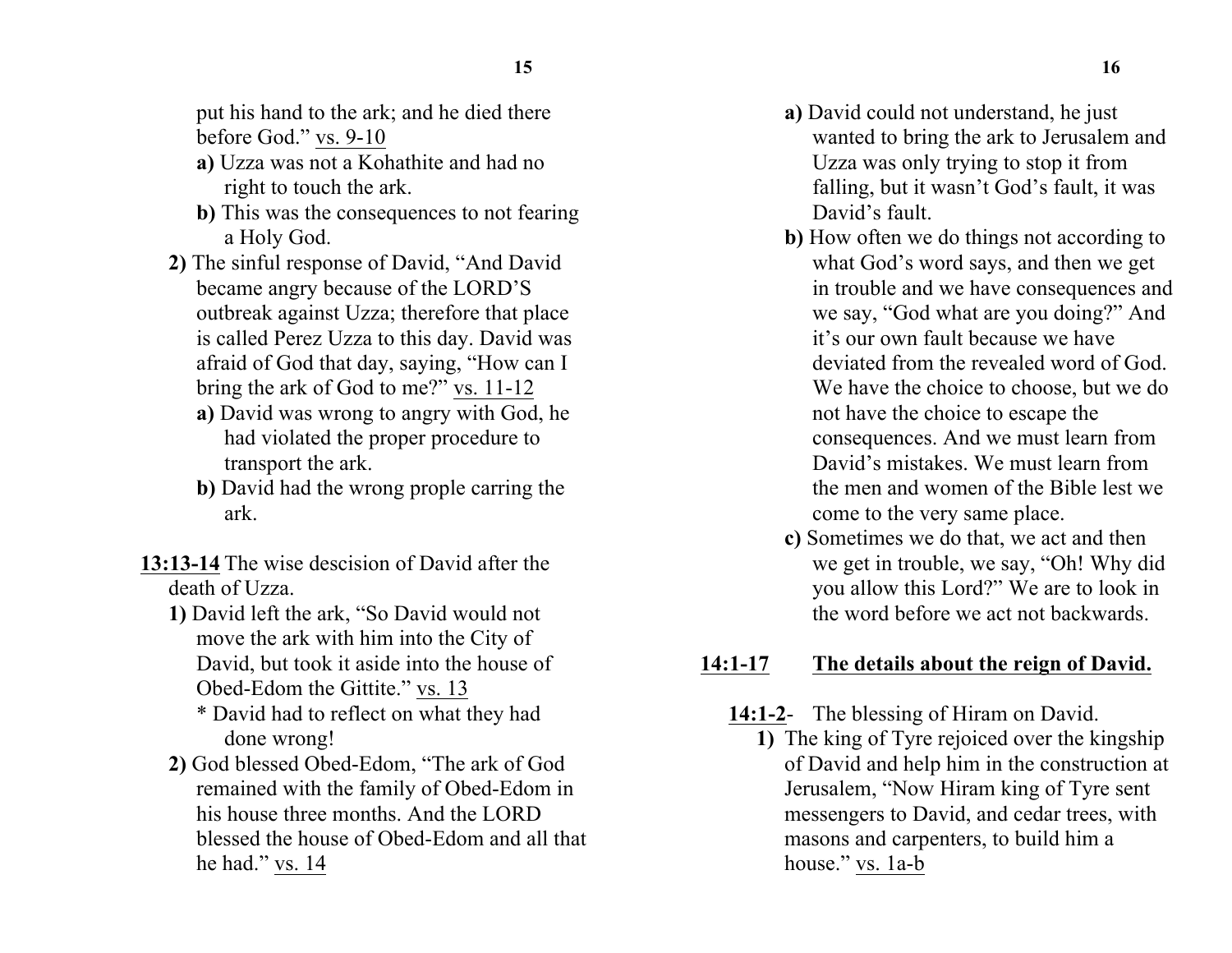**\*** The parallel passage. 2Sam. 5:11-12

- **2)** The confidient assurance of David as king, "So David knew that the LORD had established him as king over Israel, for his kingdom was highly exalted for the sake of His people Israel." vs. 1c-d
	- **a)** David knew God had placed him as king over Israel.
	- **b)** The establishing of Jerusalem was for eh sake of his people.
- **14:3-7** The multiplying of wives by Daved.
	- **1)** This was one of David's downfalls, women, Then David took more wives in Jerusalem, and David begot more sons and daughters." vs. 3
		- **a)** David is said to be a man of God, but he was a terrible father. And he had some problems being a husband also.
		- **b)** There are men at times that are good Pastors, but not very good husbands or fathers.
		- **c)** One wife or husband is enough to provide plenty of problems, let alone many wives with the different children.
	- **2)** ¨The list of his children, "And these are the names of his children whom he had in Jerusalem: Shammua, Shobab, Nathan, Solomon, Ibhar, Elishua, Elpelet, Nogah, Nepheg, Japhia, Elishama, Beeliada, and Eliphelet." vs. 4-7
- **\*** David never confronted his children. Years ago we did a message, David the king that failed as a father and each of us must take heed as fathers.
- **14:8-12** The victory at Baal-perazim.
	- \* The parallel passage. 2Sam. 5:17-21
	- **1)** The Philistines attempted to destory Daivid right away, "Now when the Philistines heard that David had been anointed king over all Israel, all the Philistines went up to search for David. And David heard *of it* and went out against them. Then the Philistines went and made a raid on the Valley of Rephaim." vs. 8-9
		- **a)** David was a great threat to the Philistines.
		- **b)** I watched last night an Biblical archeology program on Netflix that was denying the existance of David, therefore the unreliability of the Bible.
		- **c)** This is the new Post-Modern archeological interpretation of the Bible.
	- **2)** The dependency of David to inquired of God, saying, "Shall I go up against the Philistines? Will You deliver them into my hand?" And the LORD said to him, "Go up, for I will deliver them into your hand." vs. 10
		- **a)** The text is clear David asked and God answered him.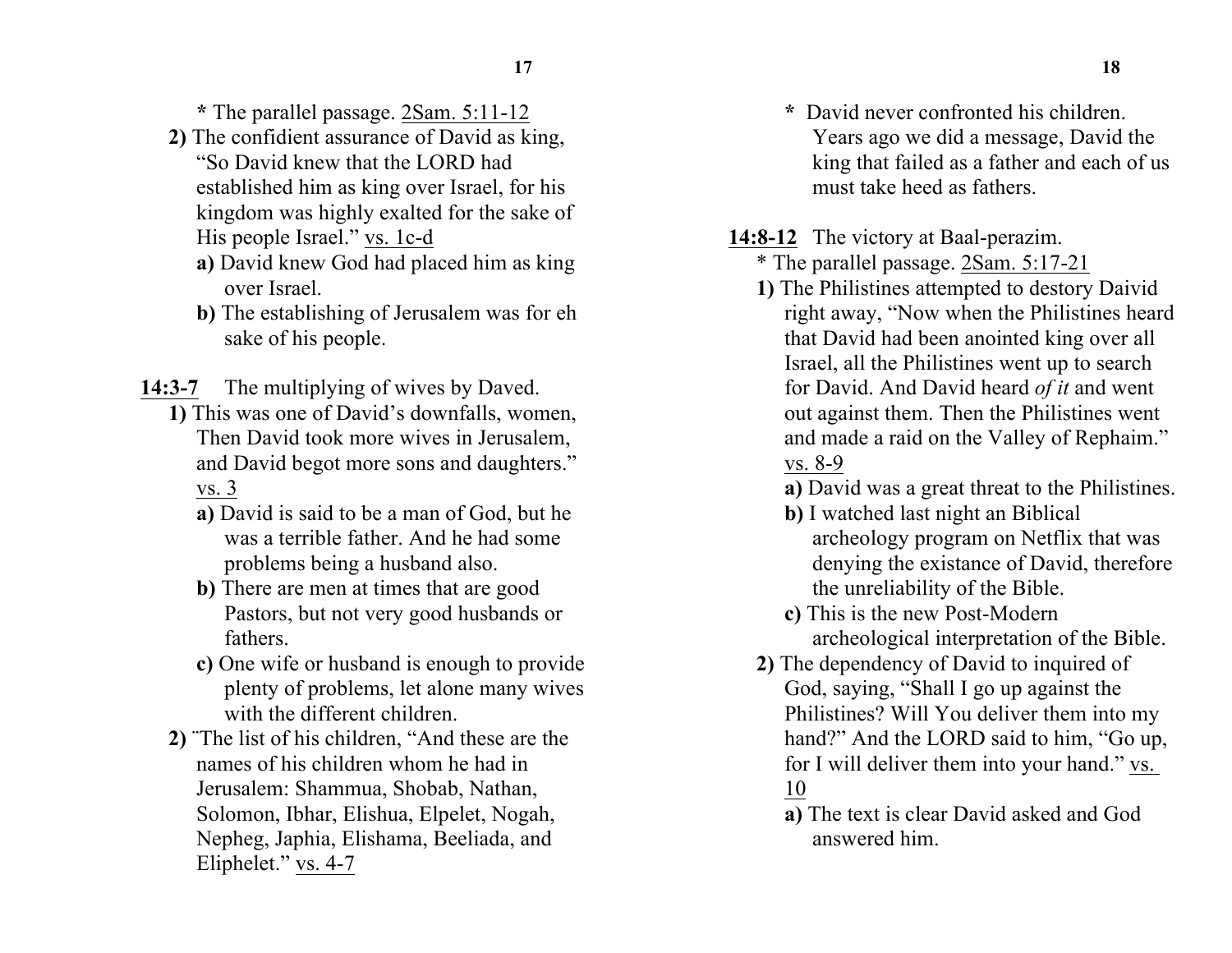- **b)** The promise was God would destroy his enemies.
- **c)** David gave the glory to God.
	- **1))** Smart man, always seeking the LORD. It is so easy for us to just do things without asking of God. And maybe we don't ask of God because we really don't think He's going to answer us.
	- **2))** Or maybe we don't ask Him because we know He will. God answered him. This was warfare and yet he sought the LORD for it.
- **3)** The confident obedience trusting what God said, "So they went up to Baal Perazim, and David defeated them there. Then David said, "God has broken through my enemies by my hand like a breakthrough of water."

Therefore they called the name of that place Baal Perazim." vs. 11

**\*** David memoralized the evern Baal Perazim "lord of the breaks".

- **4)** The wisdom of David, the real problem was spiritual, "And when they left their gods there, David gave a commandment, and they were burned with fire." vs. 12
	- **a)** The gods of the Philistines were an affront to God.
	- **b)** The gods of the Philistines were corrupt.

**14:13-17** The victory over the Philistines.

- \* The parallel passage. 2Sam. 5:22-25
- **1)** The tenacious determination of the Philistines to defeat David, "Then the Philistines once again made a raid on the valley.' vs. 13
- **2)** The plan given by God, "Therefore David inquired again of God, and God said to him, "You shall not go up after them; circle around them, and come upon them in front of the mulberry trees." vs. 14
	- **a)** The same enemy, but a different occasion.
	- **b)** God said no and gave direct instructions.
- **3)** The exact timing, "And it shall be, when you hear a sound of marching in the tops of the mulberry trees, then you shall go out to battle, for God has gone out before you to strike the camp of the Philistines." vs. 15
	- **a)** Oh what's the sense of inquiring, God already said He'd deliver them, let's just go do it. David was a wise man!
	- **b)** How often God has worked in our life and in the past in a certain way, or we come across a situation that we have been through before, and we've got it all wired. You know, the Lord told me to do it this way, He opened these doors, so therefore I don't have to seek the Lord anymore for this decision because I've been this way before. Careful, careful. God may want to do it differently this